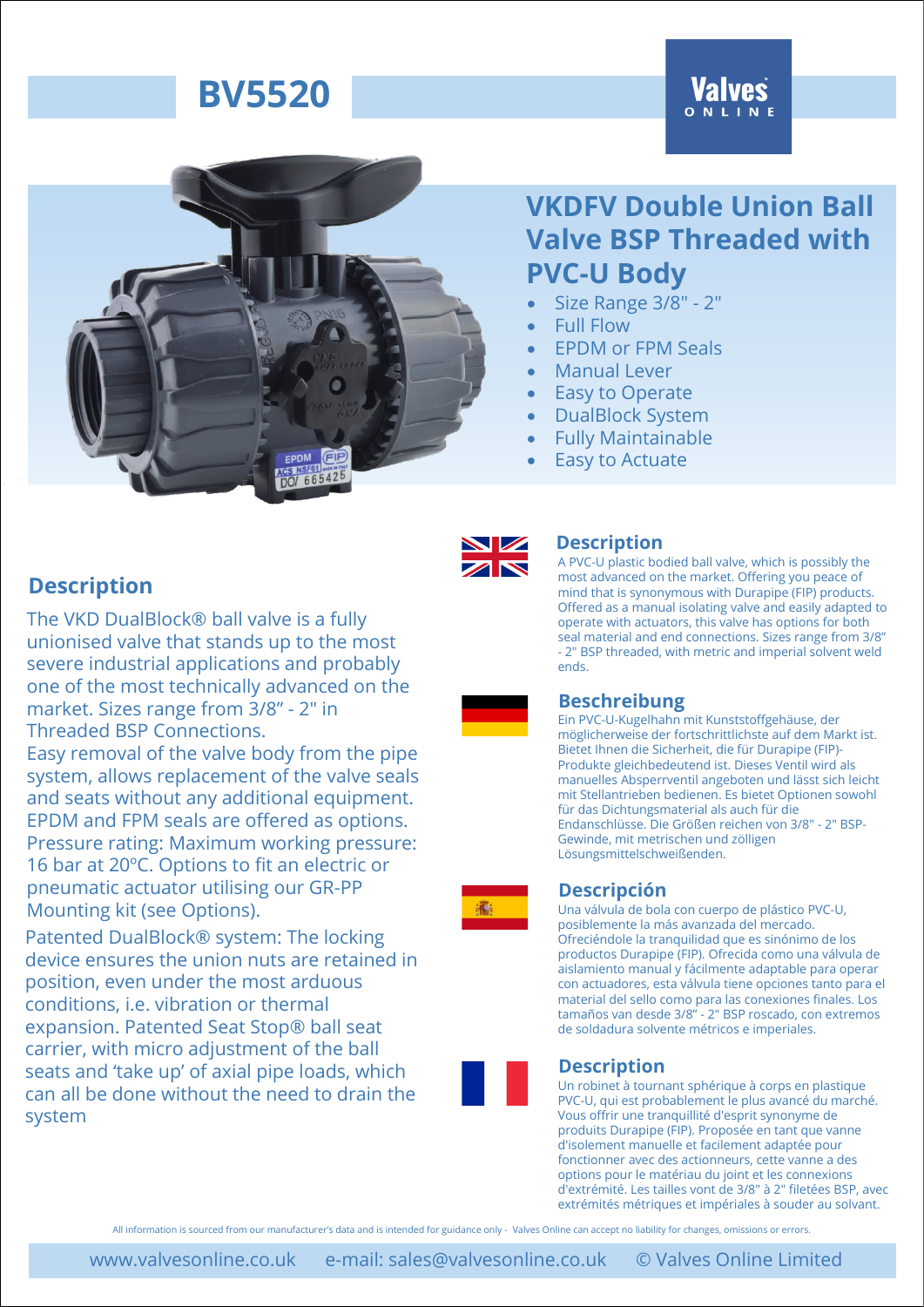

|                        |            | Н.                       |      |                          |     |                                       |                          |         |           |           |                        |                              |                |
|------------------------|------------|--------------------------|------|--------------------------|-----|---------------------------------------|--------------------------|---------|-----------|-----------|------------------------|------------------------------|----------------|
|                        |            |                          |      |                          |     |                                       |                          |         |           |           |                        |                              |                |
|                        |            |                          |      |                          |     | <b>Dimensions - BSP THREADED ENDS</b> |                          |         |           |           |                        |                              |                |
| d.                     | <b>DN</b>  | PN                       | L    | Ζ                        | Н   | H1                                    | E.                       | B       | <b>B1</b> | C         | C1                     | $7****$                      | N/m            |
| 3/8"                   | 10         | 16                       | 11.4 | 80.2                     | 103 | 65                                    | 54                       | 54      | 29        | 67        | 40                     | 80.2                         | 3              |
| 1/2"                   | 15         | 16                       | 15   | 80                       | 110 | 65                                    | 54                       | 54      | 29        | 67        | 40                     | 73                           | 3              |
| 3/4"                   | 20         | 16                       | 16.3 | 83.4                     | 116 | 70                                    | 65                       | 65      | 34.5      | 85        | 49                     | 82.4                         | $\overline{4}$ |
| 1 <sup>m</sup>         | 25         | 16                       | 19.1 | 95.8                     | 134 | 78                                    | 73                       | 69.5    | 39        | 85        | 49                     | 89.8                         | 6              |
| 11/4"                  | 32         | 16                       | 21.4 | 110.2                    | 153 | 88                                    | 86                       | 82.5    | 46        | 108       | 64                     | 103.2                        | $\overline{7}$ |
| 1/12"                  | 40         | 16                       | 21.4 | 113.2                    | 156 | 91                                    | 98                       | 89      | 52        | 108       | 64                     | 121.2                        | 10             |
| 2 <sup>n</sup>         | 50         | 16                       | 25.7 | 134.6                    | 186 | 111                                   | 122                      | 108     | 62        | 134       | 76                     | 147.6                        | 16             |
| d                      | grams      | <b>EPDM Code</b>         |      | <b>FPM Code</b>          |     |                                       |                          |         |           |           |                        | <b>Option. DLE &amp; DLF</b> |                |
|                        |            | PVC-U                    |      |                          |     |                                       |                          |         | C1        |           | <b>Lockable Handle</b> |                              |                |
|                        |            |                          |      |                          |     |                                       | $\underline{\mathrm{m}}$ |         |           |           |                        |                              |                |
| $1/2$ "                | 210        | HO DKE B02               |      | HO DKF B02               |     |                                       |                          |         |           |           |                        |                              |                |
| 3/4"<br>1 <sup>m</sup> | 335        | HO DKE B03               |      | HO DKF B03               |     |                                       | $\overline{\text{m}}$    |         |           | <b>LL</b> |                        |                              |                |
| 11/4"                  | 448<br>678 | HO DKE B04<br>HO DKE B05 |      | HO DKF B04<br>HO DKF B05 |     |                                       |                          |         |           |           |                        |                              |                |
| 11/2"                  | 955        | HO DKE B06               |      | HO DKF B06               |     |                                       |                          | H1<br>Z | L         |           |                        |                              |                |
| 2 <sup>0</sup>         | 1667       | HO DKE B07               |      | HO DKF B07               |     |                                       |                          | Н       |           |           |                        |                              |                |
|                        |            |                          |      |                          |     |                                       |                          |         |           |           |                        |                              |                |
|                        |            |                          |      |                          |     |                                       |                          |         |           |           |                        |                              |                |
|                        |            |                          |      |                          |     |                                       |                          |         |           |           |                        |                              |                |
|                        |            |                          |      |                          |     |                                       |                          |         |           |           |                        |                              |                |
|                        |            |                          |      |                          |     |                                       |                          |         |           |           |                        |                              |                |
|                        |            |                          |      |                          |     |                                       |                          |         |           |           |                        |                              |                |
|                        |            |                          |      |                          |     |                                       |                          |         |           |           |                        |                              |                |

#### **Serial/Series Number VKDFV**

| <b>PVC-U</b> |       |                   |                   |  |  |  |  |  |
|--------------|-------|-------------------|-------------------|--|--|--|--|--|
| d            | grams | <b>EPDM Code</b>  | <b>FPM Code</b>   |  |  |  |  |  |
| 1/2"         | 210   | <b>HO DKE B02</b> | <b>HO DKF B02</b> |  |  |  |  |  |
| 3/4"         | 335   | <b>HODKE B03</b>  | HO DKF B03        |  |  |  |  |  |
| 1"           | 448   | HO DKE B04        | HO DKF B04        |  |  |  |  |  |
| 11/4"        | 678   | <b>HODKE B05</b>  | HO DKF B05        |  |  |  |  |  |
| 11/2"        | 955   | <b>HO DKE B06</b> | <b>HO DKF B06</b> |  |  |  |  |  |
| 2"           | 1667  | <b>HO DKE B07</b> | HO DKF B07        |  |  |  |  |  |

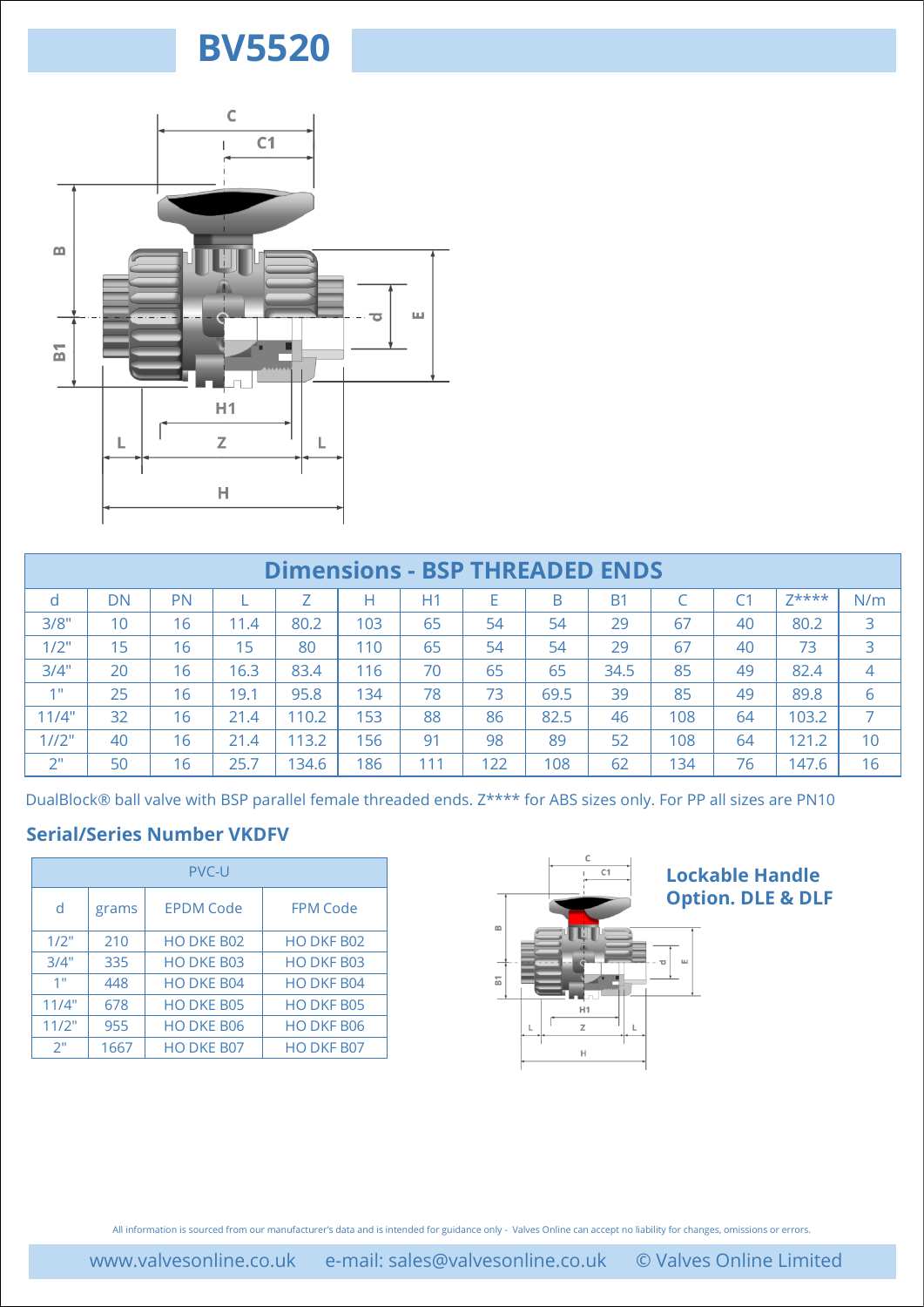### **Dimensions and Standards**



Pressure/temperature rating for water and harmless fluids to which the material is RESISTANT. In other cases a reduction of the PN is required. (25 years with safety factor).

| <b>DN</b>                                              | $10 \mid 15 \mid 20 \mid 25 \mid 32 \mid 40 \mid 50$ |  |  |  |
|--------------------------------------------------------|------------------------------------------------------|--|--|--|
| $k_{v100}$   80   200   385   770   1100   1750   3400 |                                                      |  |  |  |

### **Flow coefficient kv100**

kv100 is the number of litres per minute of water at a temperature of 20ºC that will flow through a valve with a one bar pressure differential at a specified rate. The kv100 values shown in the table are calculated with the valve fully open.

**Imperial** The Imperial System is manufactured in accordance with the relevant British Standards: BS 5392 fittings.

**Metric** The Metric System is manufactured generally in accordance with the relevant International Standards: ISO 15493, KIWA 49 and 549, DIN 8062 and 8063.

**BSP Thread** Threaded fittings conform to the requirements of BS 21/DIN 2999/ ISO7. Socket dimensions of metric fittings for solvent welding comply with ISO/DIS 727-1. Interchangeability Components in the imperial and metric ranges are not interchangeable





Torque at max. working pressure: 16 Bar.

| <b>DN</b> (nominal bore) | <b>Metric Size (mm)</b> | <b>Imperial Size (inch)</b> |
|--------------------------|-------------------------|-----------------------------|
| 10                       | 16                      | 3/8"                        |
| 15                       | 20                      | 1/2"                        |
| 20                       | 25                      | 3/4"                        |
| 25                       | 32                      | 1"                          |
| 32                       | 40                      | 11/4"                       |
| 40                       | 50                      | 11/2"                       |
| 50                       | 63                      | 2"                          |
| 65                       | 75                      | 21/2"                       |
| 80                       | 90                      | 3"                          |
| 100                      | 110                     | 4"                          |
| 125                      | 140                     | 5"                          |
| 150                      | 160                     | 6"                          |
| 200                      | 225                     | 8"                          |
| 250                      | 250                     | 10"                         |
| 300                      | 315                     | 12"                         |

All information is sourced from our manufacturer's data and is intended for guidance only - Valves Online can accept no liability for changes, omissions or errors.